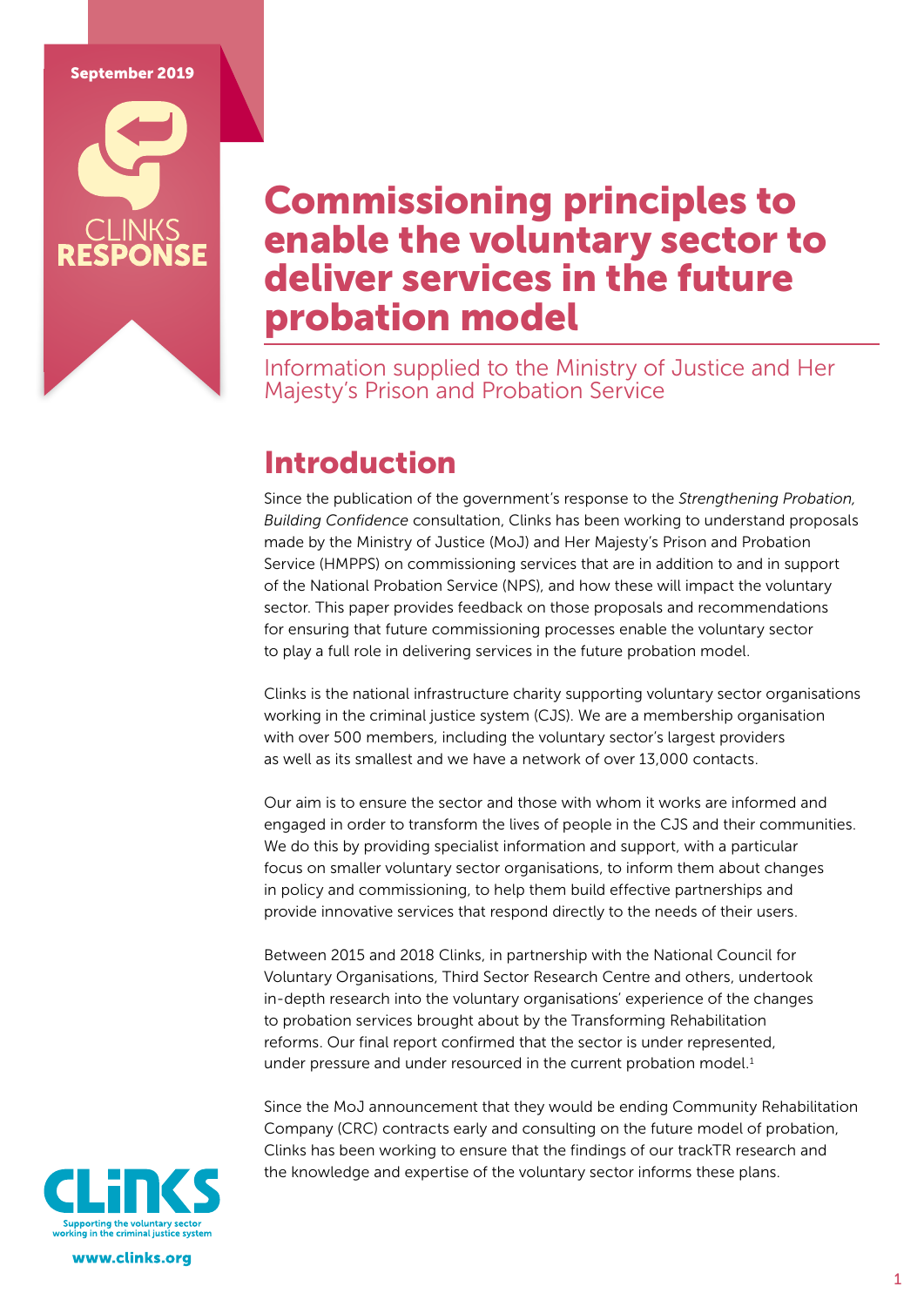

Information supplied to the Ministry of Justice and Her Majesty's Prison and Probation Service September 2019

## Background

HMPPS currently propose that they will commission services to support the NPS through two separate procurement routes:

- 1. Accredited Programmes, Unpaid Work and non-accredited structured interventions to address attitudes, thinking and behaviour, domestic abuse and emotional management will be commissioned via an Innovation Partner who will be contracted to provide these services and who may choose to subcontract elements of that provision.
- 2. Rehabilitative and resettlement services will be commissioned through a dynamic framework, on which potential suppliers can register interest and then bid for contracts and/or apply for grants to provide services. Core services that will be available from day one of operation of the new model will be procured through the framework. It is intended that NPS areas will also use the framework to procure any future required services. There is also potential that the framework could be used by other commissioners both within and outside of the criminal justice system.

## Voluntary sector engagement in the development of the model

There is a significant amount of feedback from organisations within the sector that the pace of change has been too fast and the number of events, often with very short notice, is a barrier to their effective engagement.

So far, a significant amount of engagement with the sector has been through 'market engagement', which focuses upon the procurement of services which are still in development.

The sector has not been engaged fully in the service design stage of the commissioning cycle. The services that will be procured through the Innovation Partners are highly specified and HMPPS is clear on the national standards they wish to set for these. However, there is concern from some parts of the voluntary sector that this will be a barrier to innovation.

There is an intention to engage further on the service specifications for rehabilitation and resettlement services in the first half of 2020. However, in the meantime decisions have been made to move some non-accredited interventions from the scope of the dynamic framework into the scope of the Innovation Partners. As a result, when any engagement does take place on the service design of rehabilitation and resettlement services these services will be excluded and it will mean that the sector isn't able to contribute its knowledge and expertise to the design of the whole package of interventions that might be available to individuals receiving probation support. Further, there is some concern in the sector that by running two procurement processes it will be challenging to properly coordinate, join up, evaluate and learn from services contracted in different ways in order to provide continually improving services.

In the meantime, engagement has focused upon the design of and qualification onto the dynamic framework. This means the sector is being asked to contribute to the design of a procurement process for services which remain undefined. This is leading to confusion and sector feedback shows that organisations feel ill equipped to answer many of the questions being asked at market engagement events without further information regarding service design. Indeed the development of this paper and its recommendations was

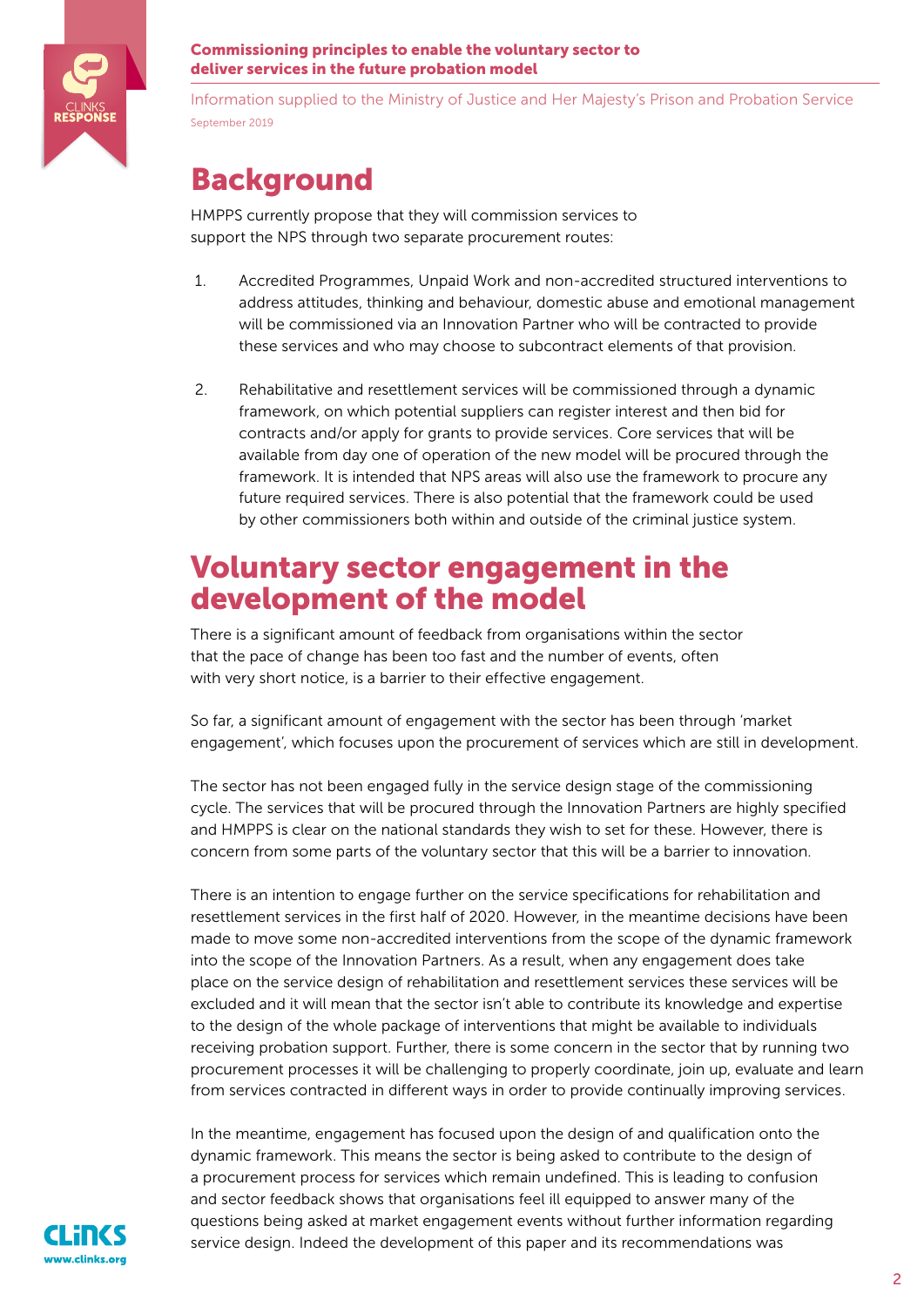

Information supplied to the Ministry of Justice and Her Majesty's Prison and Probation Service September 2019

challenging given that we are making suggestions for how to commission 'resettlement and rehabilitative services' without a clear understanding of what that description includes.

We are concerned that the development of the model and market engagement is taking place in the wrong sequence - focusing on procurement design prior to service design - and is led by procurement timeframes.

A shift in emphasis is needed, to engage the sector firstly in the design of services followed by engagement on how to then best procure those services.

## Grant funding to enable voluntary sector involvement and overcome barriers

When compared to the wider voluntary sector, the voluntary sector working in criminal justice is disproportionately made up of small and local organisations who are dependent upon grant funding.<sup>2</sup> The lack of grant funding under the current model is one of the factors contributing to the limited involvement of the voluntary sector, currently limited, in the main, to larger organisations.<sup>3</sup>

To enable the vast majority of these organisations to play their full role in the future probation model, sustainable grant funding is essential.

The MoJ and HMPPS have expressed a desire to involve a mixed market of providers, including, but not limited to, voluntary sector organisations. However current proposals to require a Parent Company Guarantee (PCG) for Innovation Partners are likely to impede voluntary sector involvement in this part of the procurement. We would like to see full consideration of alternatives to or a reduction of the PCG, to enable voluntary sector involvement. However, even if alternatives can be identified, it is likely that only a limited number of larger organisations in the voluntary sector will be able to bid as innovation partners. We do recognise such alternative arrangements present challenges given the potential recovery risk involved in not requiring or reducing the level of PCG - a risk, not only to the MoJ but also to any voluntary sector supply chain partners, as demonstrated by the impact on voluntary sector supply chain partners following the collapse of Working Links. However, in that situation, the PCG didn't offer full protection either.

We would therefore suggest that in order not to exclude the vast majority of voluntary sector organisations from the entire model, commissioning for provision of rehabilitation and resettlement services should be undertaken via grants.

As highlighted by the Grants for Good Campaign, grants are more cost effective, less complex, and faster to implement than other forms of commissioning. They avoid bureaucracy, which benefits commissioners, deliverers and ultimately service users. If all rehabilitative and resettlement services were commissioned through grant funding there would be no need to invest in the development and management of a complex system such as the proposed dynamic framework, generating savings that could be directed towards service delivery.

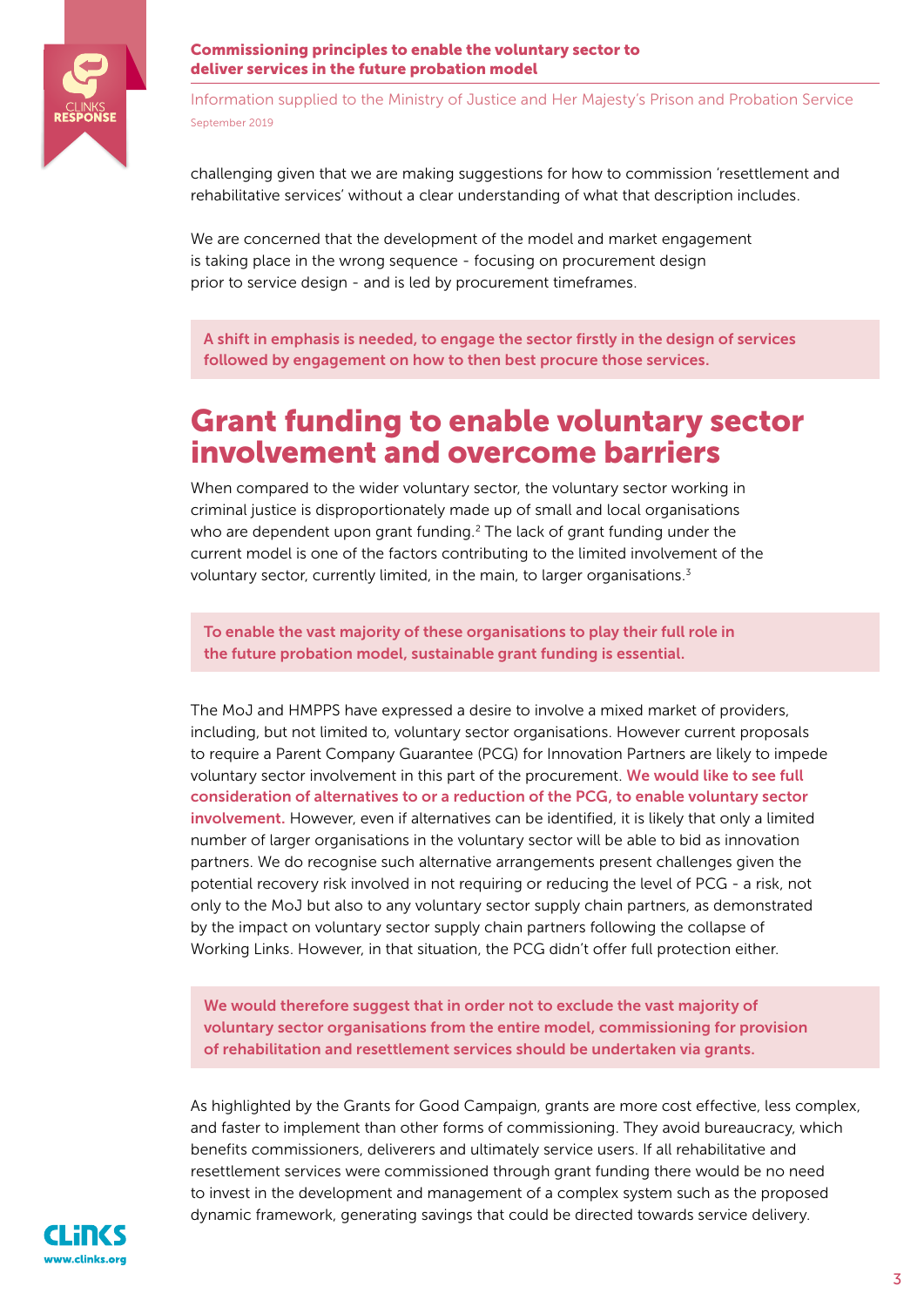

Information supplied to the Ministry of Justice and Her Majesty's Prison and Probation Service September 2019

We understand that there is a policy intention for the NPS to utilise the dynamic framework as route for them to access a diverse range of providers. However, we would highlight the learning from the Transforming Rehabilitation rate card, which was overly bureaucratic and led to very few services being commissioned by the NPS. If the dynamic framework is also overly bureaucratic, it will suffer from the same issues and the policy intention will not be achieved. Utilising grants would mitigate this risk but otherwise it is essential that the dynamic framework is designed with this in mind.

MoJ and HMPPS have been keen to reassure the sector that it will be possible for NPS areas to make grants available through the dynamic framework. Despite this, discussions at engagement events and webinars have so far mainly focused on large contracts with less attention paid to the availability of smaller contracts or grants. As a result, there is a danger that the model is being designed in such a way that small, local and specialist organisations will be excluded, or at least face greater barriers to their involvement. Delivering grants through a system designed for contracts will lead to unnecessary bureaucracy and complexity and ultimately will lead to grants being underused or used badly, just as Transforming Rehabilitation has.

We are also concerned that providing grants through a dynamic framework may not properly constitute grant funding, due to the requirement for organisations to go through a prequalifying process and sign up to a framework agreement, which potentially could mean any grant would legally be viewed as a contract. We understand that the MoJ have taken legal advice regarding this and would request that this advice is published to provide clarity that organisations receiving grants through the dynamic framework will not be at risk of being deemed to be under a contract which has a variety of implications including, for instance, for VAT. If grant making is to be undertaken through the dynamic framework, it is vital that the framework agreement and any clauses and terms and conditions within grant agreements are light touch enough to ensure that they do not in fact form a contract.

In order to ensure that grant agreements are light touch, they should be checked by charity law experts to ensure they do not constitute a contract and also tested with small organisations.

Grants should be made in line with the principles set out by the Grants for Good campaign4 (see appendix). If this is not possible through the dynamic framework, then MoJ should consider providing a different mechanism through which NPS areas can make grants.

In addition to any grants made through the dynamic framework we would also suggest that an alternative route to grant funding is made available to provide capacity building for small organisations for whom pre-qualification may provide a barrier.

Intelligence gathering from the voluntary sector, undertaken by Clinks and the Prisoner Learning Alliance, during the first 6 weeks of operation of the Prison Education Dynamic Purchasing System (DPS), has shown that the system is presenting challenges to organisations in planning and securing match funding. Previously it was possible to apply and plan for grants from voluntary sources such as trusts and foundation alongside grants from prisons which could complement each other. However the nature of the DPS, including the way in which contracts become available and organisations bid for them and the timelines involved, makes it much more difficult to plan in this way.

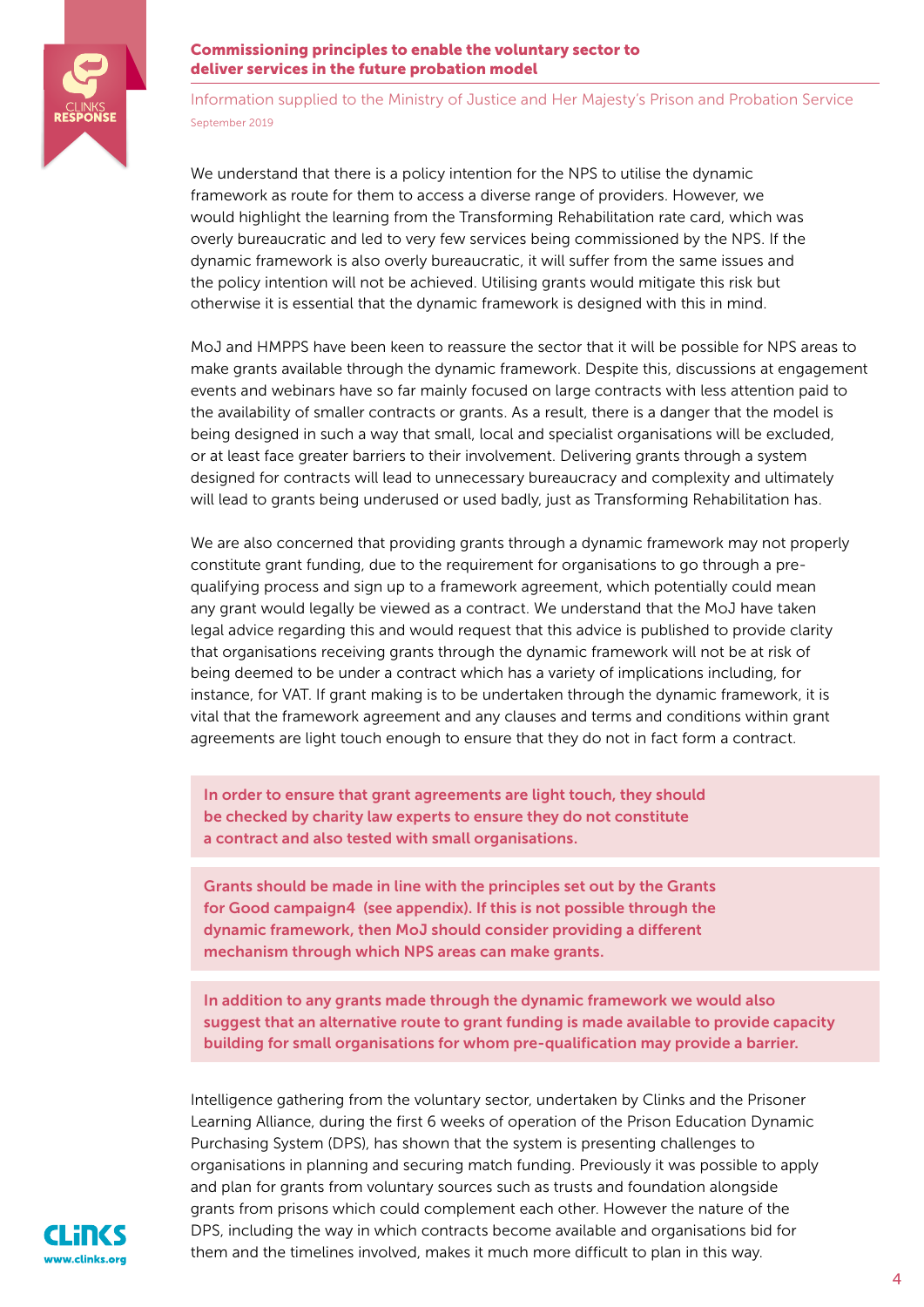

Information supplied to the Ministry of Justice and Her Majesty's Prison and Probation Service September 2019

Before finalising any plans to make grant funding available through a dynamic framework, Clinks suggests that the MoJ discuss these plans with charitable grant making trusts and foundations operating within criminal justice and associated welfare areas, charity law experts and others such as the Grants for Good Campaign to understand and draw on learning about what constitutes good grant giving and how the dynamic framework can best enable match funding.

## Balancing flexibility and local responsiveness with ensuring consistency and high quality

We welcome the MoJ's intention to create a flexible framework that does not mandate contract or grant length, size, lot or volume. We also recognise the need to ensure high quality and consistent "day one" services and the desire for value for money in the use of public funds. There is a risk however that these two principles pull in opposite directions, with the latter driving an inclination towards larger, more specified contracts.

We are concerned that discussions at market engagement events so far have focused on the core mandated interventions and "day one" services, suggesting that they might be relatively large contract lots, potentially covering the whole NPS area.

However, such contracts will not necessarily be appropriate for all interventions that service users will need and would certainly not result in the policy intention of enabling a sub-regional focus and small and local providers to be involved. If it is not possible to commission services solely through grants as recommended above, there must be the full range of grants and contract sizes available.

The procurement, including of "day one" services, should be designed with the smallest potential lot in mind to prevent the use of larger than necessary lots of contracts over grants when it is not necessary.

It is vital to ensure that the choice between contracts and grants and the nature of contracts are appropriate to the intervention. There is a danger that grants will not be made, as is the case under the current system, where despite it being possible for CRCs to make grant funding available, they have chosen not to, because the systems and processes provided to them focus solely on the use of contracts.

There should be a preference for contract lots that cover smaller geographic areas than the NPS area. The principle of using the smallest contract lot appropriate should apply. Decisions regarding the appropriate funding mechanism or contract size must be based on a presumption for grant funding over contracts and a prioritisation of social value over value for money.



Appropriateness should be based on optimum service quality and social value not simply cost efficiency in terms of economies of scale and reduced contract management resource. Consideration of social value should include diversity of supply chain, maintaining the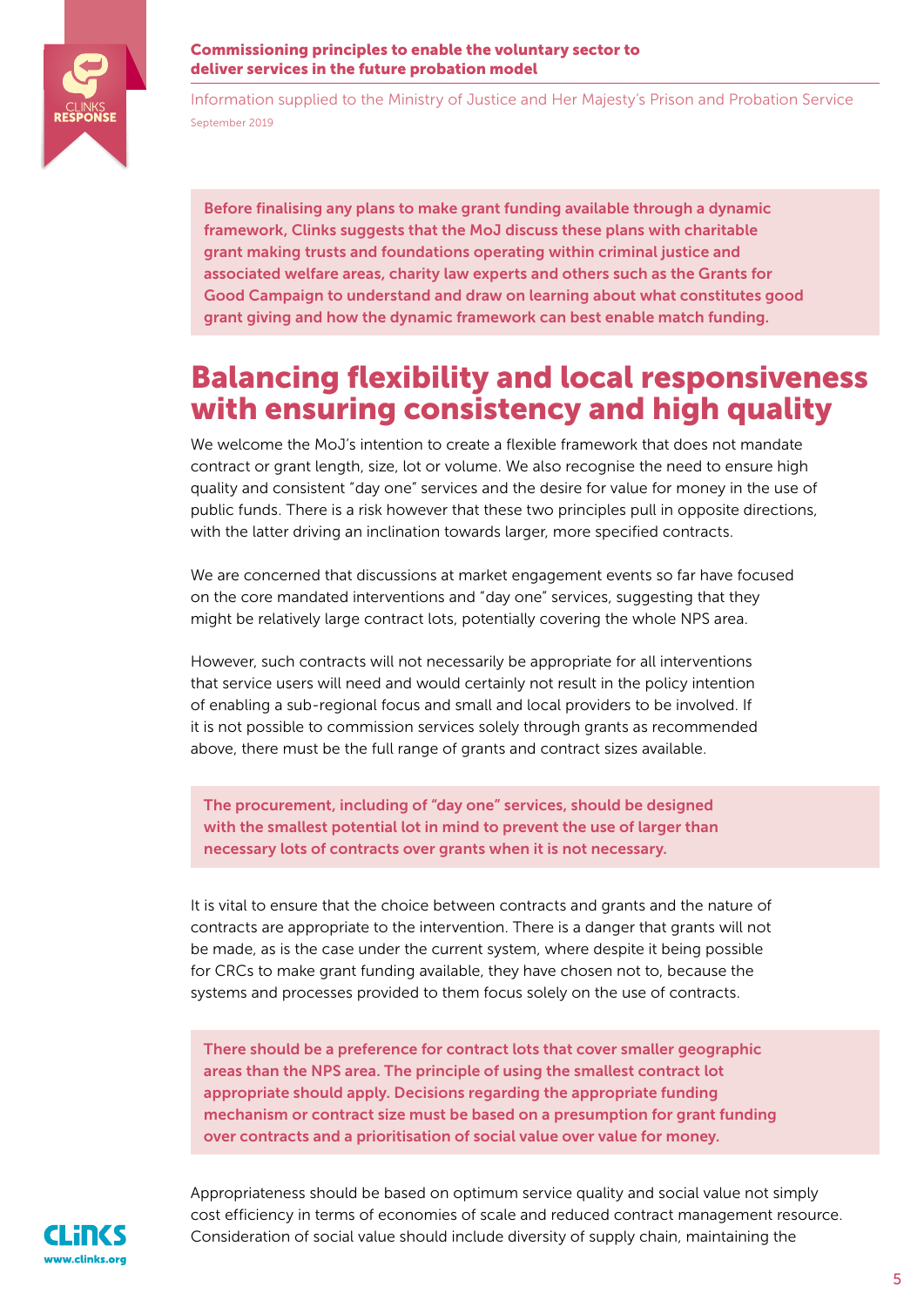

Information supplied to the Ministry of Justice and Her Majesty's Prison and Probation Service September 2019

diversity and health of local voluntary sector, and inclusion of organisations that specialise in working with and/or are led by people with protected characteristics or groups that are vulnerable within the CJS. It should also include assessment of local need and variation with the NPS area e.g. urban/rural, cohort make up, footprint and quality of existing provision, footprint of existing structures within the NPS area – e.g. local authorities, Police and Crime Commissioners (PCCs). The potential role for Reducing Reoffending Boards in coordinating partnership activity across their geographical footprint, might offer appropriate contract size but this should always be assessed on a case by case basis.

## Nature of contracts

If contracts are utilised, we welcome the intention to provide as much flexibility as possible regarding contract length, lot and volumes, however we are concerned that too much flexibility without appropriate guidance to NPS areas could result in inappropriate contracts and inconsistency of voluntary sector experience across areas, leading to variation in appropriate intervention availability for service users.

Voluntary organisations' experience of the Prison Education DPS indicates that it is taking significant time for prisons to become familiar with the system and more guidance is needed to ensure that prison staff are able to properly commission services. This is having an immediate and significant impact on voluntary sector organisations' income and work. It is therefore vital that NPS areas have appropriate guidance, resources and sufficient preparation time to be able to commission future services effectively.

Feedback from the Prison Education DPS experience is that 12 month contracts particularly when they have Transfer of Undertakings and Protection of Employment (TUPE) implications attached - are very problematic for voluntary sector providers. Any guidance provided to NPS areas needs to be informed by such learning.

### Pre-qualifying criteria and Invitations to Tender

Pre-Qualification Questionnaires (PQQs) assess the capacity and suitability of organisations to bid for contracts. The Dynamic Framework is intended to support the NPS to source a wide range of interventions. The PQQ must be informed by the makeup and health of the sector that delivers this range of interventions. The sector is wide and varied but the majority of organisations are small and local. In addition, organisations providing particular interventions or working with particular cohorts will have a specific makeup and some, for example, those working with people with protected characteristics are even smaller and more local than others.

Any questions used for organisations to qualify onto the dynamic framework must therefore be designed with the smallest and most local organisations in mind so as not to exclude these organisations at the first stage.

### **Timelines**

To enable organisations to be sufficiently equipped to submit proposals and bids, detailed timelines must be clearly published. There must be a guaranteed period in which clarification questions will be responded to. We understand that HMPPS are currently considering how to establish proportionate timelines to the nature and value of services being procured, including potential for a minimum timeframe of ten days but an intention that in most cases this will be longer. Learning from previous MoJ and HMPPS commissioning of

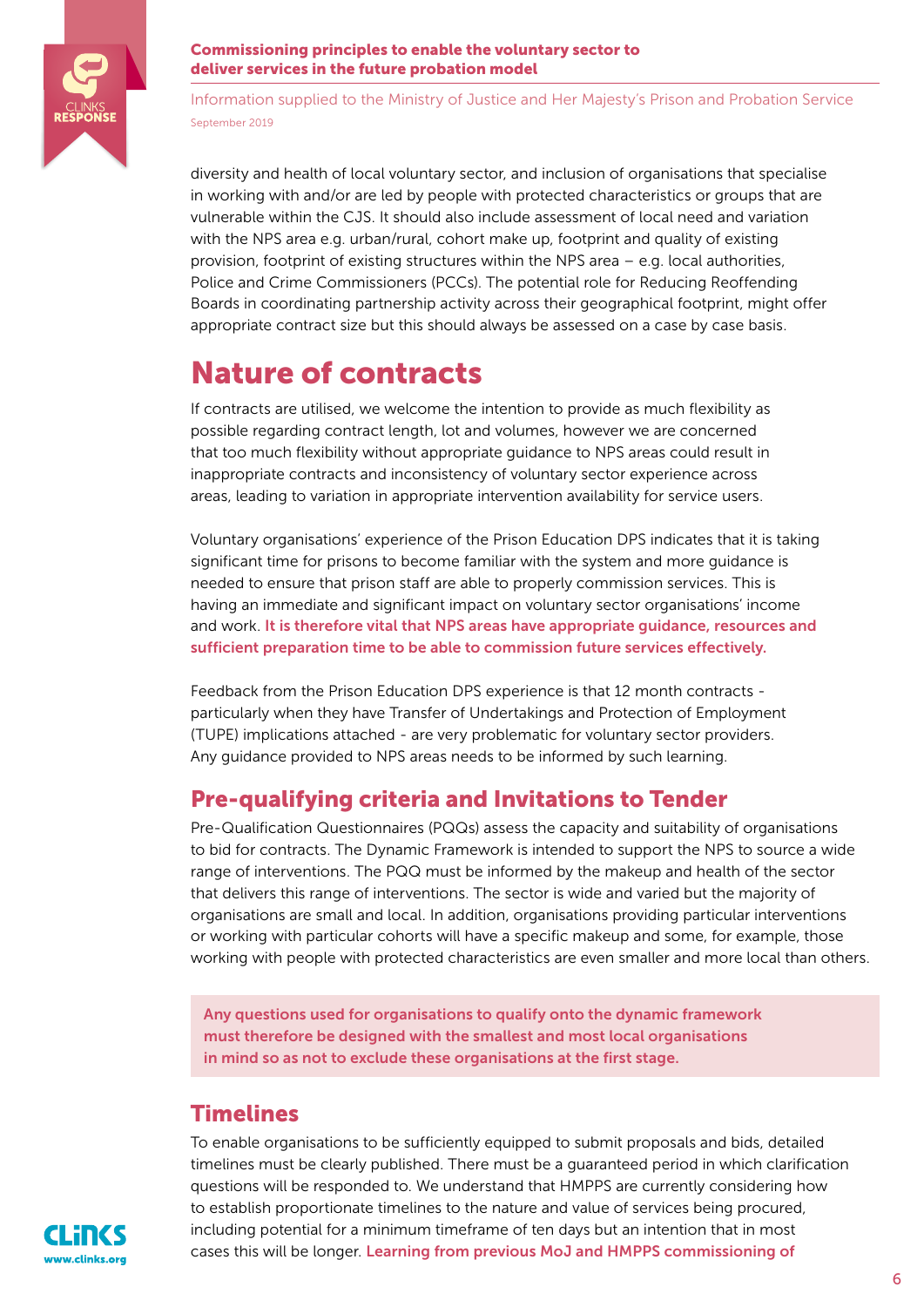

Information supplied to the Ministry of Justice and Her Majesty's Prison and Probation Service September 2019

voluntary sector services indicates that a minimum of two months must be allowed for the development of proposals and where appropriate, for larger or more complex contracts, longer. In particular if partnership working is required, longer times for the development of proposals will be needed. This is essential to minimise the disadvantage that smaller organisations face compared to large organisations with dedicated bid writing staff.

Published timelines must be adhered to and if there is slippage, additional time must be given to organisations rather than squeezing the time available to them to complete their bids.

### Budget visibility and financial information

In order for organisations to assess whether or not to bid for contracts, full financial information must be made available. This should include the full budget available and other financial information including any obligations under the TUPE rules.

The guidance provided to prisons for the Prison Education DPS does adhere to these principles, but none the less, feedback gathered from the voluntary sector indicates that these principles have not always been adhered to in practice. **Guidance** therefore must be transparent and publically available, and there must be a route for voluntary organisations to raise concerns if it is not followed.

In order to ensure that NPS areas make appropriate grants and contracts available, clear guidance should be developed including a core set of principles regarding good commissioning practice. In 2016, the Reducing Reoffending Advisory group convened a special interest group to support the commissioning of family services in prisons. Following the special interest group discussion, Clinks wrote a paper outlining a set of agreed principles.<sup>5</sup> In addition, in July 2019 Clinks and Prisoner Learning Alliance convened a roundtable to gather feedback on organisations' experience of the Prison Education DPS. The minutes from this meeting provide a summary of the key points.<sup>6</sup> Both these resources should be utilised to develop good commissioning principles for NPS areas.

### Full cost recovery

We understand and welcome that HMPPS are committed to providing full cost recovery for commissioned services. This is vital to ensuring that organisations are able to provide high quality services without having to subsidise them from other charitable income or reserves in the way that has taken place under the current system.

## Resourcing support for the system at local level

In addition to the principles set out above, Clinks believes that in order for any commissioning system at NPS area level, including the Dynamic Framework, to function and achieve the stated policy ambitions, there will be a need for support for the system at a local level.

It will be vital for relevant staff to have the right expertise and guidance to complete service specifications and provide consistent, timely and detailed information to bidders throughout the commissioning process. Resources should be adequate to ensure that there are enough staff members on the team, that team members have the time to dedicate to the procurement process and that team members have expertise relevant to the specific service being commissioned.

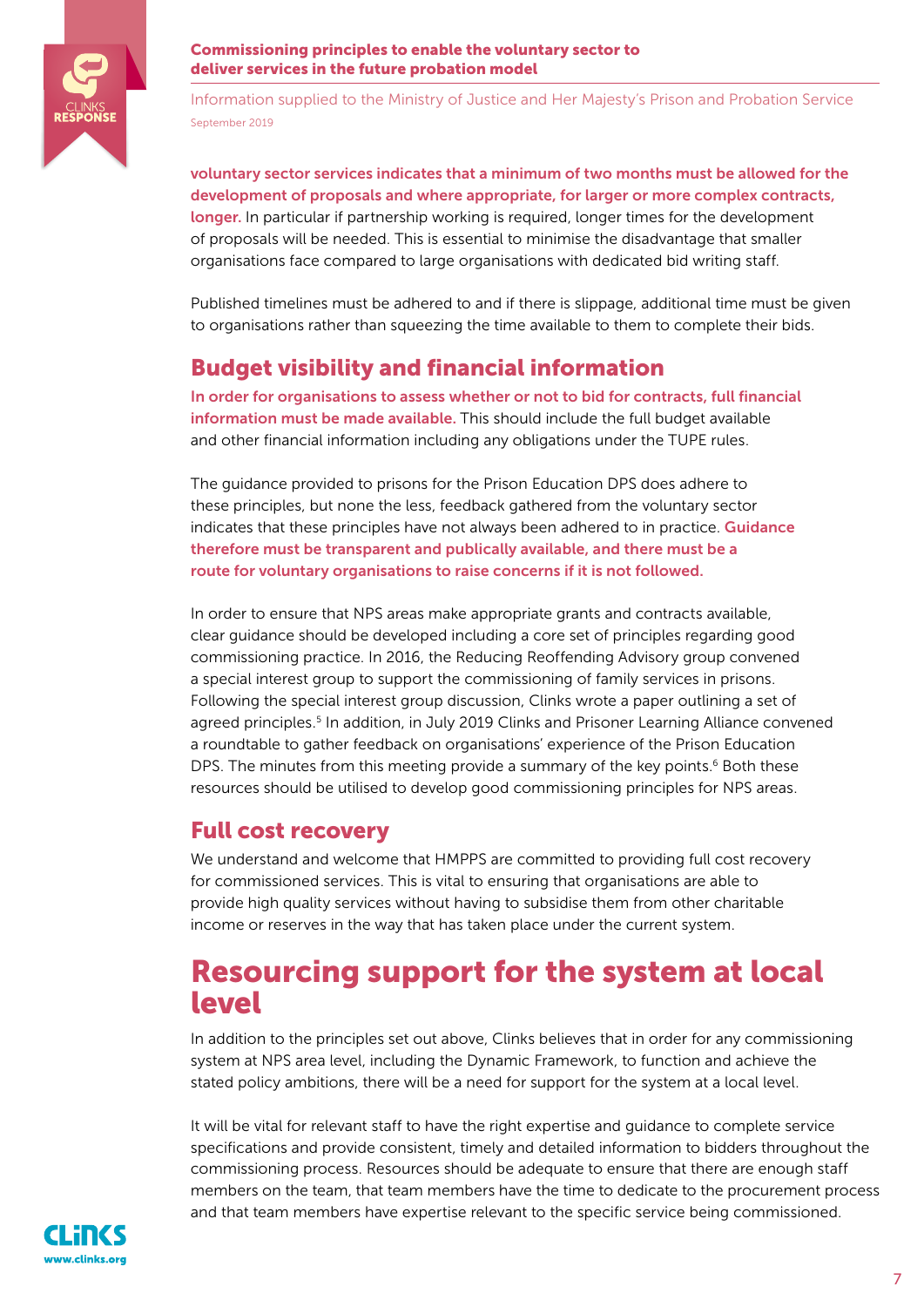

Information supplied to the Ministry of Justice and Her Majesty's Prison and Probation Service September 2019

A key concern of organisations that Clinks have spoken to regarding the proposals, particularly of those with experience of the Prison Education DPS, is that a framework system provides no way for a small organisation to plan for potential future opportunities. There is a need for organisations to have some visibility of what is in the pipeline.

In addition, as outlined above, there is a tension between ensuring that services are flexible and locally responsive while also consistent, high-quality and in-line with key strategic policy priorities such as the Female Offender Strategy and implementation of the Lammy and Farmer Reviews.

Both of these challenges could be overcome through the development of a NPS commissioning strategy, overseen at Director General level within HMPPS. Prior to the Transforming Rehabilitation reforms, a mechanism similar to this existed through the National Offender Management Commissioning Intentions. The National Probation commissioning strategy should then provide a template for NPS areas to develop strategic plans including their commissioning intentions.

In order to ensure that the voluntary sector can play its full role, not just in the delivery of services but also in providing knowledge and expertise to support the design of services, NPS area strategic plans should be based upon the national strategy and co-produced with partners, utilising a Joint Strategic Needs Assessment approach, via regional structures such as local Reducing Reoffending Boards. They should also be co-produced with people and families who have lived experience of the criminal justice system and who are a vital source of intelligence on how to improve services.

## Commissioning for equalities

A national strategy to inform NPS area commissioning, as set out above, should detail how appropriate services for vulnerable cohorts and those protected under the Equality Act (2010) should be commissioned.

It will be necessary for HMPPS at national level and NPS areas to consider how to ensure that all services recognise and address equalities issues and the needs of vulnerable cohorts, guaranteeing that appropriate specialist services are available.

Ensuring that voluntary organisations and service users with expertise on issues faced by people with protected characteristics are involved the co-production of NPS area strategies, will ensure that specialist services exist where appropriate and that equalities issues are not relegated solely to a specific stream of work, rather than being mainstreamed into all services.

To meet the policy intentions of the Female Offender Strategy, women specific community provision must be adequately resourced. The new probation model is a significant opportunity through which to achieve this.

There should be dedicated funds in each NPS area from which grants are made to support such services and ensure that there is consistent women specific provision across the country.

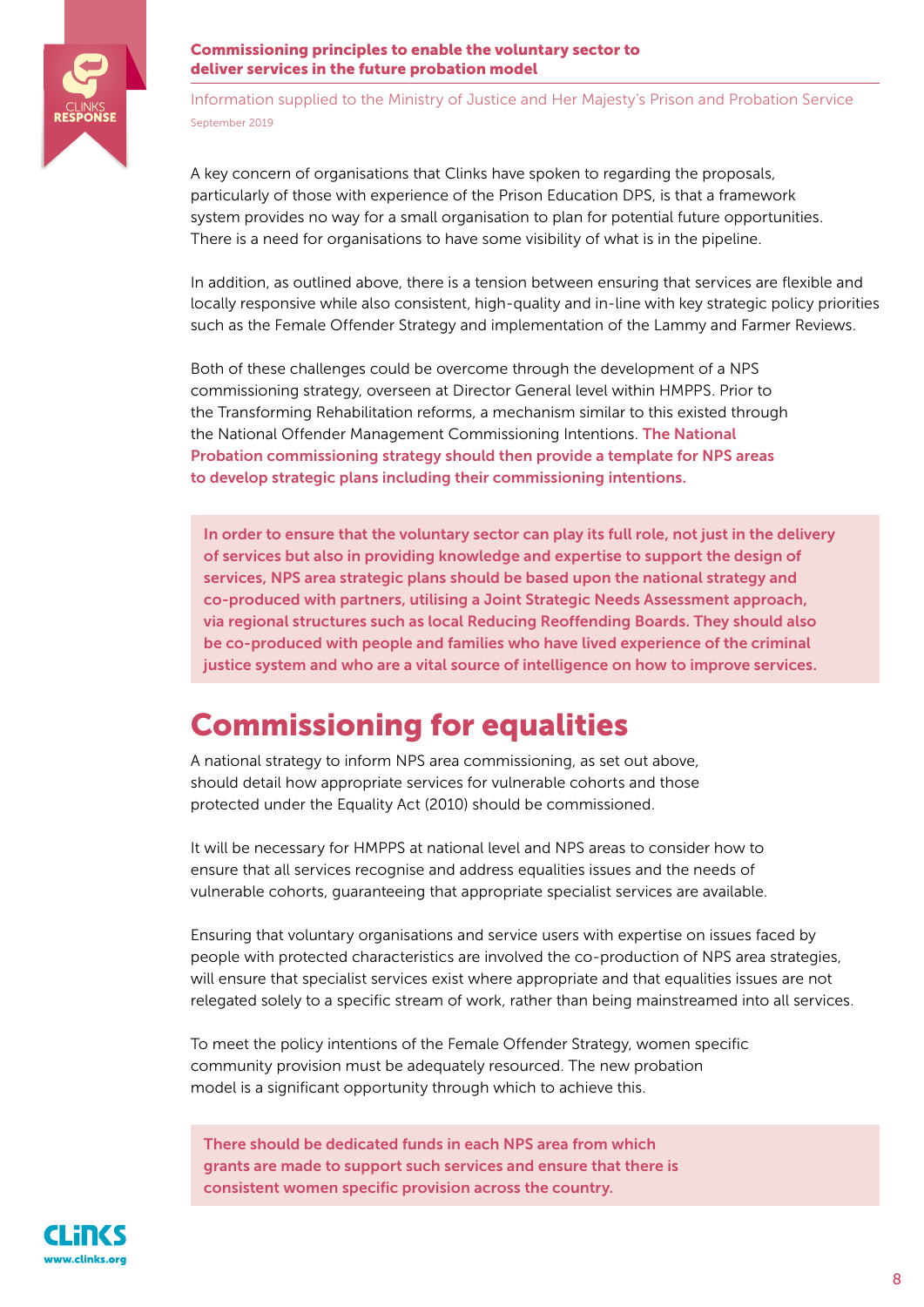

Information supplied to the Ministry of Justice and Her Majesty's Prison and Probation Service September 2019

This will also provide opportunities at NPS area level to co-commission with other statutory services funding women specific services. The Female Offender Strategy acknowledges that these kind of holistic women-centred services are vital to support women to desist from crime. Women centred services are currently patchy across the country and vulnerable due to their experiences under Transforming Rehabilitation and other cuts to funding. Significant support and development activity should be undertaken between now and 2021 to build capacity of the women's sector so there is improved consistency of day one services for women.

Similarly, there is a need to recognise that many specialist services tailored to meeting the needs of people with protected characteristics e.g. BAME organisations, have been disproportionately affected by funding cuts over recent years. As such, their ability to engage with a structure such as a Dynamic Framework will be significantly limited, however light touch the PQQ is.

Dedicated grant funding, in addition to and separate from the dynamic framework, should therefore also be available locally/regionally to provide capacity building to such organisations to develop their ability to provide resettlement and rehabilitation services now and in the future.

## Appendix 1

### Grants for Good campaign

### Principles of good grant making: How to make grants that are fair, transparent and effective

Source:<https://www.dsc.org.uk/grantsforgood/principles-good-grant-making/>

1. Consultation: Speaking to charities, funders and other relevant stakeholders leads to better understanding of the market, need and gaps.

*Think: Who do you need to speak to? What understanding do you need to gain at the outset?* 

2. **Objectives:** Setting clear objectives enables audiences to be targeted and relevant outcomes to be decided.

*Think: What are you trying to achieve with the grant?* 

3. Criteria: Clear criteria should produce a better pool of applicants and avoid wasted time with ineligible applications. Clarity over who can apply (including organisation size, location, track record), as well as any exclusions, aids transparency and should sit alongside clear communications and guidance.

*Think: What kinds of organisations do you want to apply? Are your criteria going to attract them?* 

4. Communication: All communications need to be clear and targeted effectively so as to reach relevant audiences and support understanding. Make all application information available online and avoid complicated jargon.

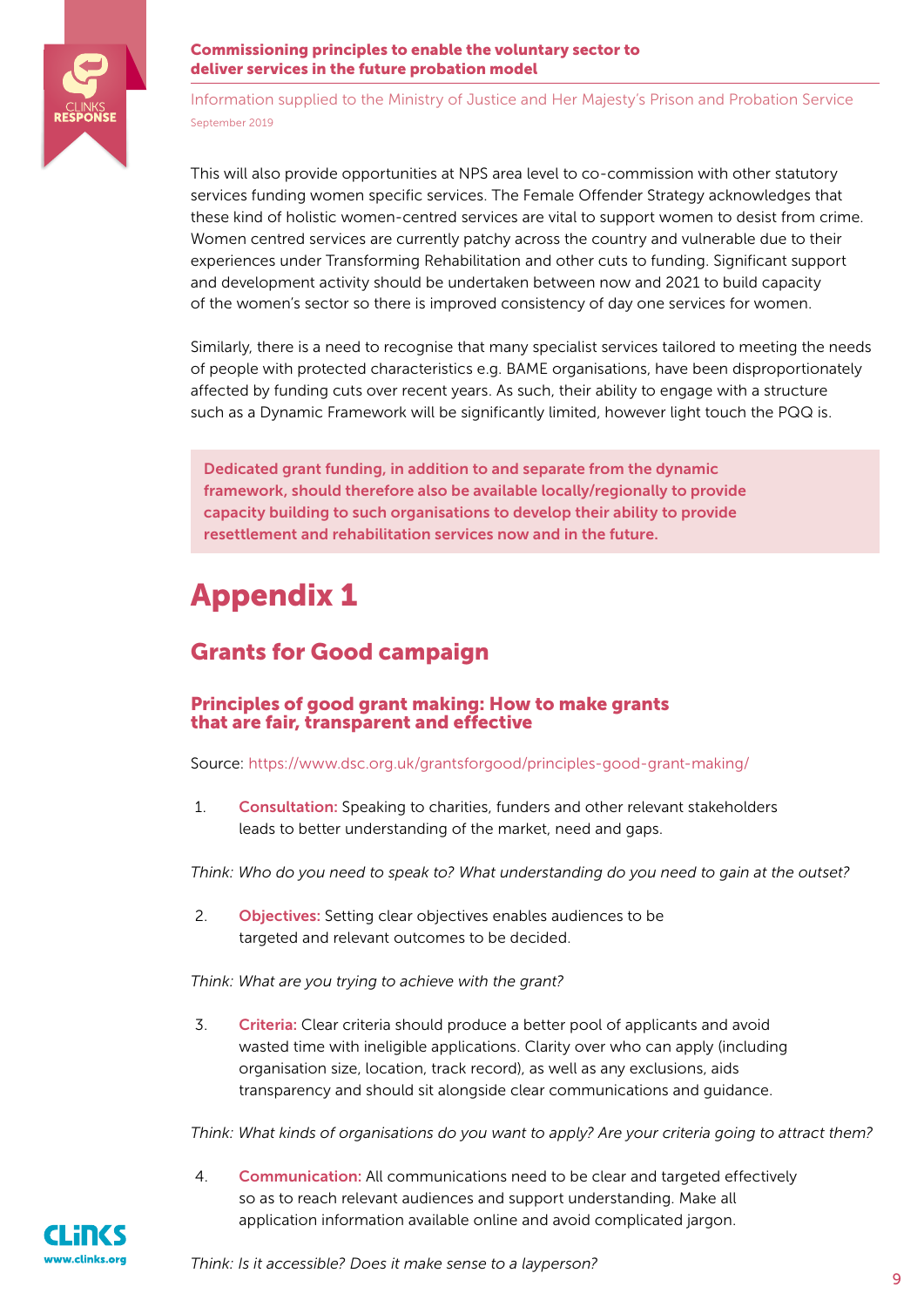

Information supplied to the Ministry of Justice and Her Majesty's Prison and Probation Service September 2019

5. Proportionality: All applications and reporting should be proportionate to the grant requested/awarded – information should only be asked for where it will be used.

### *Think: Do we really need to ask this? Why?*

6. Resources: The level of resources available to the grant maker needs to be considered. This will inform the grant process, such as the level of applications that can be dealt with, the opportunity for questions, feedback and frequency of payments. Experts should be brought in to support assessments where the skills/in depth subject knowledge are not available in-house.

*Think: Have you been clear with applicants about what they can expect from you?*

7. Timescales: All timescales need to be realistic both for the grant maker and the applicant. Appropriate time for planning, lead-in, application and spending the grant will all impact on the success of the grant programme.

*Think: Will organisations have enough time to apply? Can deadlines be shifted?* 

8. **Flexibility:** Effective grant processes respond to need so have to be flexible to adapt to this.

*Think: How will any changes to the grant or project be communicated and agreed?* 

9. Monitoring and Evaluation: Monitoring and evaluation need to be built in from the start. It needs to be recognised that failure can happen but that doesn't mean a grant has been wasted. Where monitoring goes beyond a financial audit, there should be opportunities to use the information and share learning.

*Think: Will you allocate any internal resources or funding towards evaluation? Is it proportionate? What will be learned?* 

10. Payments: Payments should be made up-front (not in arrears). This helps the organisation's viability and ability to deliver (especially smaller ones). Ensure payment systems will not prevent some charities from applying.

*Think: Can you do this? If not, why?*